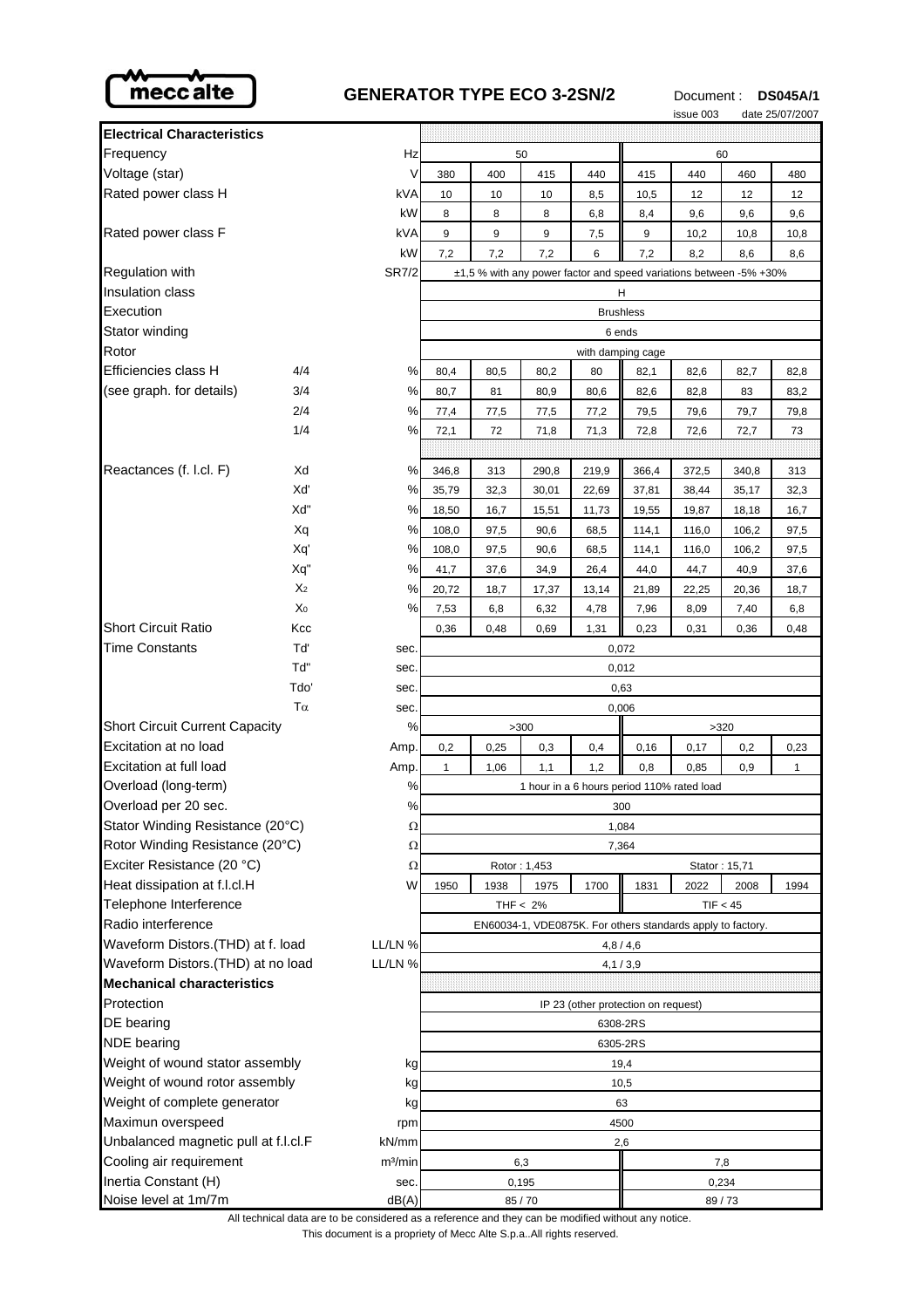

## **GENERATOR TYPE ECO 3-2SN/2** Document : **DS045A/2**



Three phase short circuit decrement curve. No load excitation at rated speed 1000  $\frac{1}{1}$ Ħ  $\pm$  $^{\rm{+}}$ Asymme ₩  $\overline{\phantom{a}}$ 100  $\overline{\phantom{0}}$ Amperes  $\blacksquare$ **Symmetrical**  $\overline{\phantom{0}}$  $\pm\pm\pm\pm$ TШ 10 ╫╫ ₩ 1 0,001 0,01 0,1 1 10 Seconds

This document is a propriety of Mecc Alte S.p.a.. All rights reserved.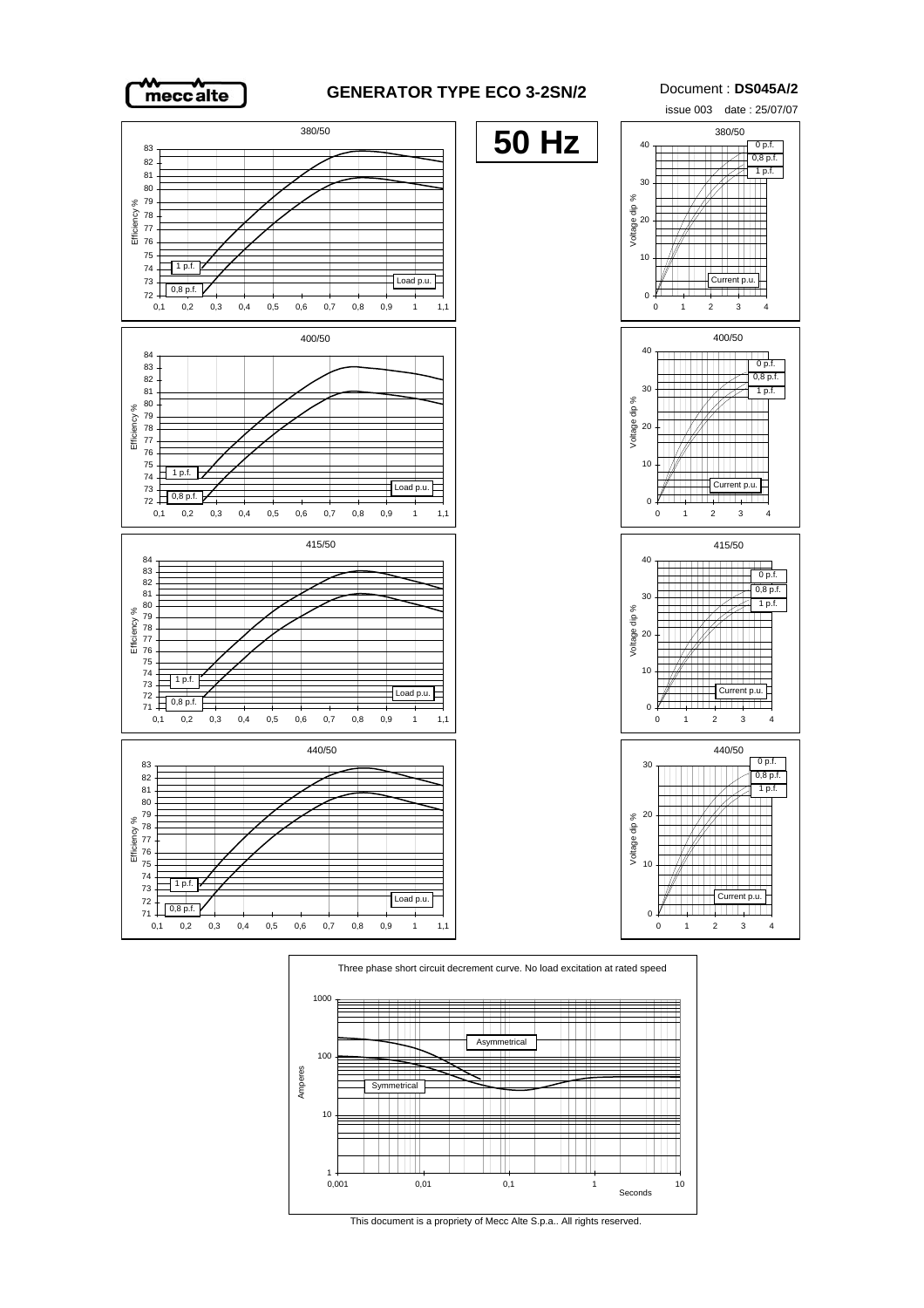weccalte

## **GENERATOR TYPE ECO 3-2SN/2** Document : **DS045A/3**





This document is a propriety of Mecc Alte S.p.a.. All rights reserved.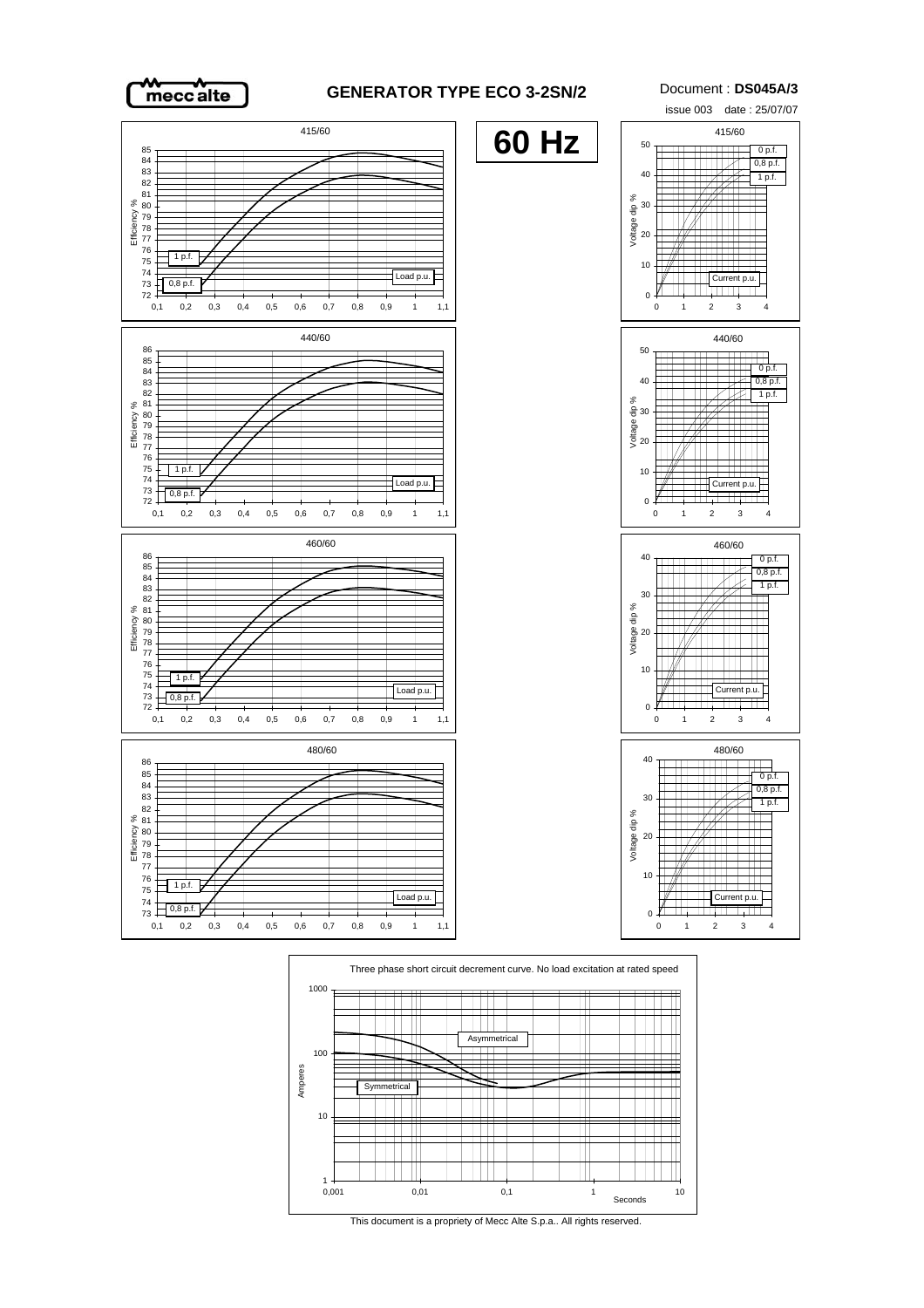